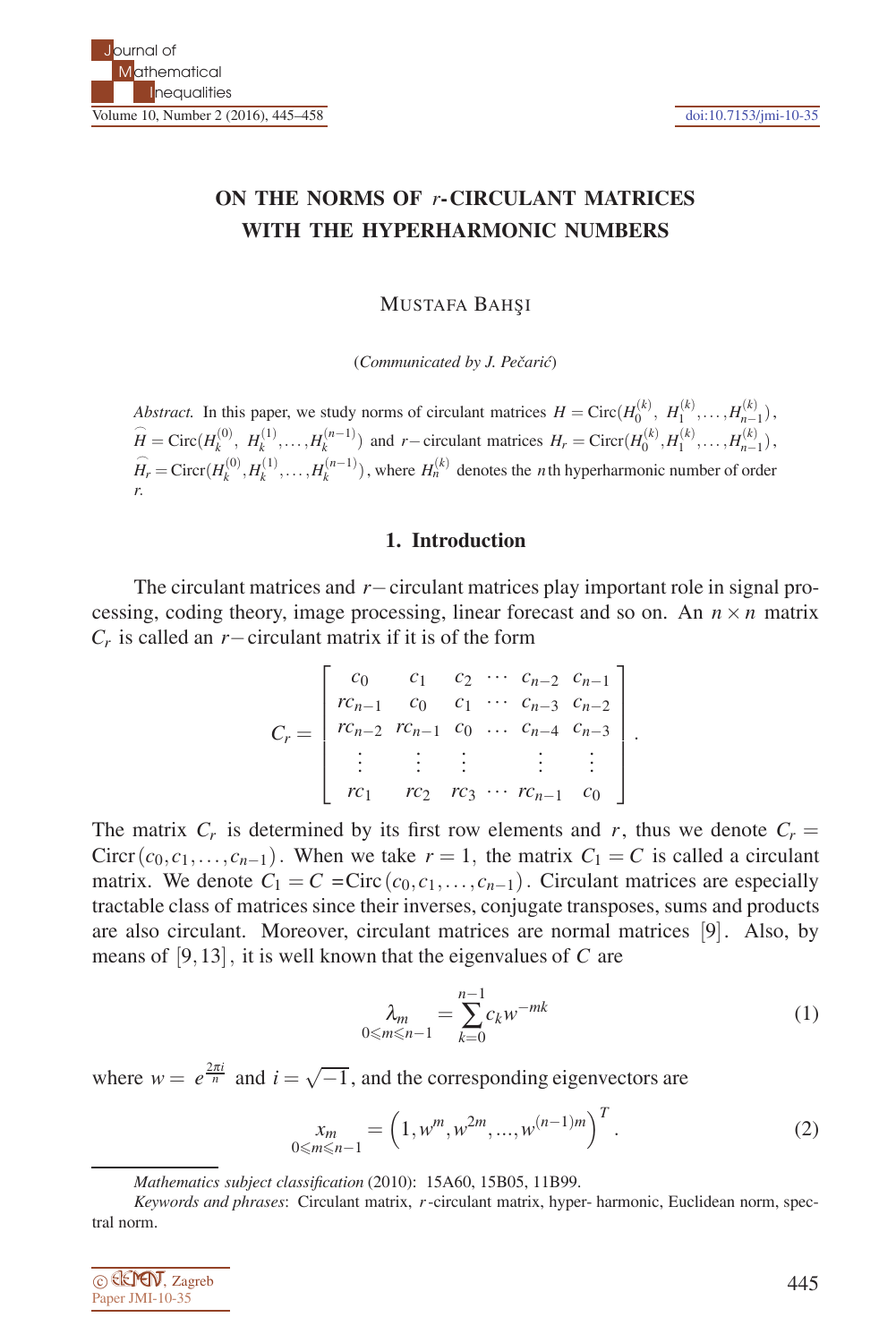Recently, there have been many papers on the inverse, determinants and norms of special matrices with special elements such as Fibonacci and Lucas numbers [2,4,14- 19,22-24]. Shen and Cen [16] have given upper and lower bounds for the spectral norms of *r*-circulant matrices in the forms  $A = C_r(F_0, F_1, ..., F_{n-1})$  and  $B = C_r(L_0, L_1, ..., L_{n-1})$ . Yazlik and Taskara [22,23] have obtained upper and lower bounds for the spectral norm of circulant and *r*−circulant matrix with the generalized *k*−Horadam numbers. Bahsi and Solak [4] have computed the spectral norms of circulant and *r*−circulant matrices with the hyper-Fibonacci and hyper-Lucas numbers in the forms  $F_r = \text{Circ}(F_0^{(k)}),$  $F_1^{(k)}, \ldots, F_{n-1}^{(k)}$  and  $L_r = \text{Circr}(L_0^{(k)}, L_1^{(k)}, \ldots, L_{n-1}^{(k)})$ . As for us, in this paper, we compute the spectral norms of circulant and *r*−circulant matrices with the hyperharmonic numbers.

The main contents of this paper are organized as follows: In Section 2, we give some preliminaries, definitions and lemmas related to our study. In Section 3, we derive some bounds for the spectral norms of *r*−circulant matrices with the hyperharmonic numbers of the forms  $H_r = \text{Circr}(H_0^{(k)}, H_1^{(k)}, \dots, H_{n-1}^{(k)})$ ,  $\widehat{H_r} = \text{Circr}(H_k^{(0)}, H_k^{(1)}, \dots, H_k^{(n-1)})$ and their Hadamard and Kronecker products. For this, we firstly compute the spectral and Euclidean norms of circulant matrices of the forms  $H = \text{Circ}(H_0^{(k)}, H_1^{(k)},..., H_{n-1}^{(k)})$ and  $\hat{H} = \text{Circ}(H_k^{(0)}, H_k^{(1)}, \dots, H_k^{(n-1)})$ . Moreover, we give some examples related to special cases of our results.

## **2. Preliminaries**

The harmonic numbers are important in a wide range of diverse fields such as analysis of algorithms in computer science, number theory and combinatorial problems. Also, they are closely related to the some special functions such as Riemann zeta function [6]. The harmonic numbers are defined by

$$
H_0 = 0 \text{ and } H_n = \sum_{k=1}^n \frac{1}{k} \text{ for } n = 1, 2, \dots
$$
 (3)

A generating function for the harmonic numbers is  $\frac{-\ln(1-x)}{1-x}$ . The first few harmonic numbers are  $0, 1, \frac{3}{2}, \frac{11}{6}, \frac{25}{12}, \frac{137}{12}, \dots$  The harmonic numbers have many interesting properties  $[6,7,20,21]$ . For  $n \ge 1$ , two of them are:

$$
\sum_{k=1}^{n-1} H_k = nH_n - n \text{ and } \sum_{k=0}^{n} \binom{n}{k} H_k = 2^n \left( H_n - \sum_{k=1}^{n} \frac{1}{k2^k} \right). \tag{4}
$$

The harmonic numbers have been generalized in many ways  $[1,5-8,10,21]$ . One of them is the hyperharmonic number. The *n*th hyperharmonic number of order *r*,  $H_n^{(r)}$ ,

defined as [8]: for  $n, r \geq 1$ 

$$
H_n^{(r)} = \sum_{k=1}^n H_k^{(r-1)} \text{ with } H_n^{(0)} = \frac{1}{n} \text{ and } H_0^{(n)} = H_0^{(0)} = 0. \tag{5}
$$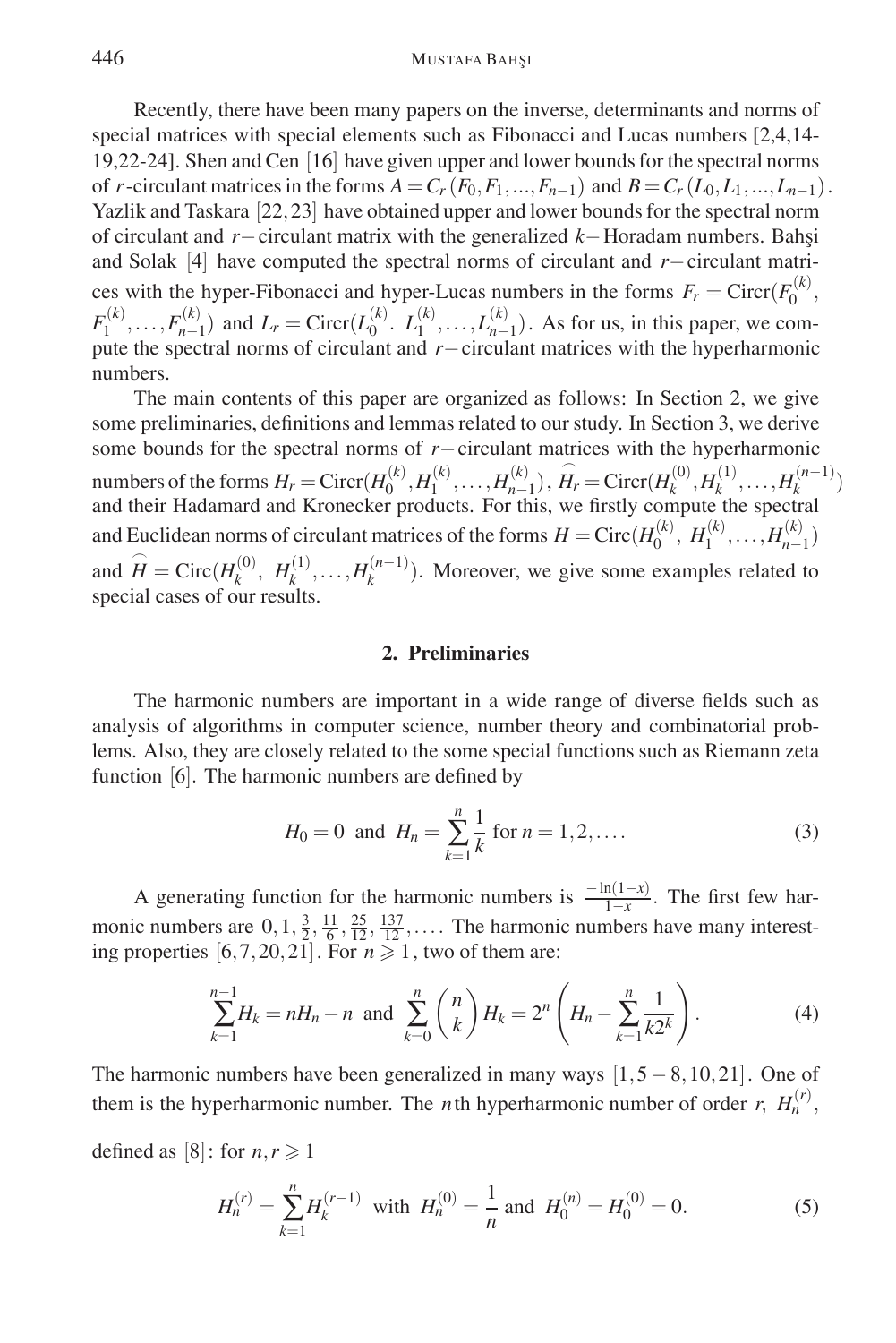From the definition of  $H_n^{(r)}$ , we have  $H_1^{(r)} = 1$ , and  $H_n^{(1)} = \sum_{k=1}^n$  $\frac{1}{k} = H_n$  where  $H_n$  is *n*th ordinary harmonic number. The hyperharmonic numbers have the recurrence relation:

$$
H_n^{(r)} = H_n^{(r-1)} + H_{n-1}^{(r)}.
$$

Also, Conway and Guy [8] gave an equality as follows:

$$
H_n^{(r)} = {n+r-1 \choose r-1} (H_{n+r-1} - H_{r-1}),
$$
\n(6)

Benjamin and et all. [5] gave

$$
H_n^{(r)} = \sum_{s=1}^n \binom{n+r-s-1}{r-1} \frac{1}{s},
$$
  

$$
\sum_{s=1}^r H_n^{(s)} = H_{n+1}^{(r)} - \frac{1}{n+1}
$$
 (7)

and Bahsi and Solak [3] have studied on matrices with the hyperharmonic numbers.

Now we give some definitions and lemmas related to our study.

DEFINITION 1. Let  $A = (a_{ij})$  be any  $m \times n$  matrix. The *Euclidean norm* of A is

$$
||A||_E = \sqrt{\left(\sum_{i=1}^m \sum_{j=1}^n |a_{ij}|^2\right)}.
$$

DEFINITION 2. Let  $A = (a_{ij})$  be any  $m \times n$  matrix. The *spectral norm* of A is

$$
||A||_2 = \sqrt{\max_i \lambda_i (A^H A)},
$$

where  $\lambda_i(A^H A)$  are eigenvalues of  $A^H A$  and  $A^H$  is conjugate transpose of A.

There are two well known relations between Euclidean norm and spectral norm as the following:

$$
\frac{1}{\sqrt{n}} \left\| A \right\|_{E} \leqslant \left\| A \right\|_{2} \leqslant \left\| A \right\|_{E} \tag{8}
$$

$$
||A||_2 \le ||A||_E \le \sqrt{n} ||A||_2.
$$
 (9)

DEFINITION 3. Let  $A = (a_{ij})$  and  $B = (b_{ij})$  be  $m \times n$  matrices. Then their Hadamard product  $A \circ B$  is defined

$$
A\circ B=[a_{ij}b_{ij}].
$$

DEFINITION 4. Let  $A = (a_{ij})$  and  $B = (b_{ij})$  be  $m \times n$  and  $p \times r$  matrices, respectively. Then their Kronecker product  $A \otimes B$  is defined

$$
A\otimes B=[a_{ij}B].
$$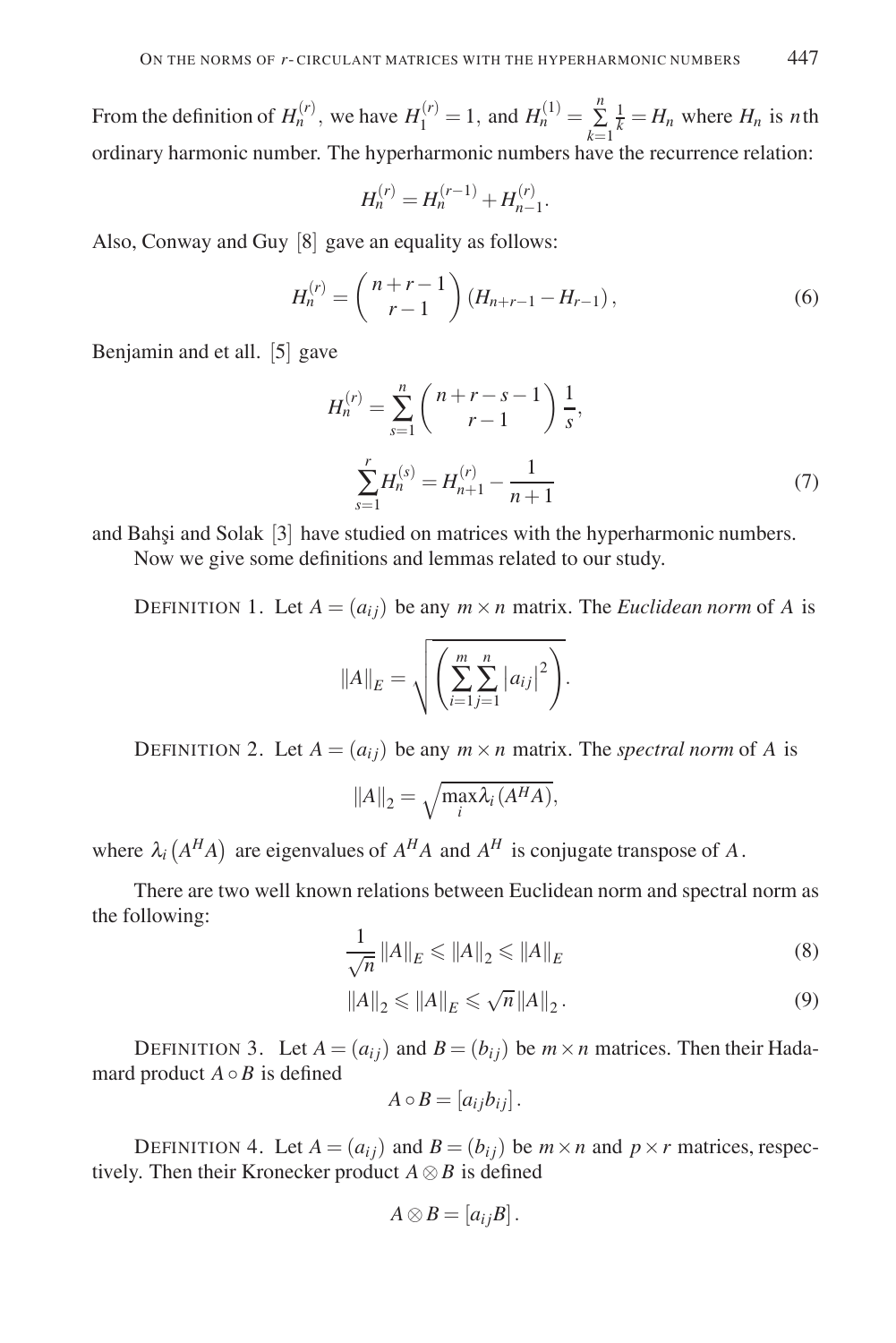LEMMA 1. *[12] Let A and B be two m*×*n matrices. Then we have*

$$
||A \circ B||_2 \le ||A||_2 ||B||_2.
$$

LEMMA 2. *[12] Let A and B be two m*×*n matrices. Then we have*

$$
||A \circ B||_2 \leqslant r_1(A) c_1(B)
$$

 $where r_1(A) = \max_{1 \leq i \leq m}$  *n* ∑ *j*=1  $|a_{ij}|^2$  *and*  $c_1(B) = \max_{1 \le j \le n}$  $\sqrt{\sum_{i=1}^{m}}$  $\left|b_{ij}\right|$ 2 .

LEMMA 3. *[12] Let A and B be two m*×*n matrices. Then we have*

$$
||A \otimes B||_2 = ||A||_2 ||B||_2.
$$

LEMMA 4. *[11] Let A be an n* × *n matrix with eigenvalues*  $\lambda_1, \lambda_2, \ldots, \lambda_n$ *. Then, A* is a normal matrix if and only if the eigenvalues of  $A^H A$  are  $|\lambda_1|^2$ ,  $|\lambda_2|^2$ ,  $\ldots$ ,  $|\lambda_n|^2$ .

## **3. Main results**

THEOREM 1. *The spectral norm of the matrix H* = Circ $(H_0^{(k)}, H_1^{(k)},..., H_{n-1}^{(k)})$  *is* 

$$
||H||_2 = H_{n-1}^{(k+1)}.
$$

*Proof.* Since the circulant matrix *H* is normal, its spectral norm is equal to its spectral radius. Furthermore, by considering *H* is irreducible and its entries are nonnegative, we have that the spectral radius (or spectral norm) of the matrix *H* is equal to its Perron root. We select an *n*-dimensional column vector  $v = (1, 1, \dots, 1)^T$ , then

$$
Hv = \left(\sum_{s=0}^{n-1} H_s^{(k)}\right)v.
$$

Obviously,  $\sum_{s=0}^{n-1} H_s^{(k)}$  is an eigenvalue of *H* associated with *v* and it is the Perron root of *H*. Hence, from (5) we have

$$
||H||_2 = \sum_{s=0}^{n-1} H_s^{(k)} = H_{n-1}^{(k+1)}.\quad \Box
$$

EXAMPLE 1. From Theorem 1, we have

$$
||H||_2 = \begin{cases} H_{n-1}, & \text{if } k = 0, \\ nH_n - n, & \text{if } k = 1. \end{cases}
$$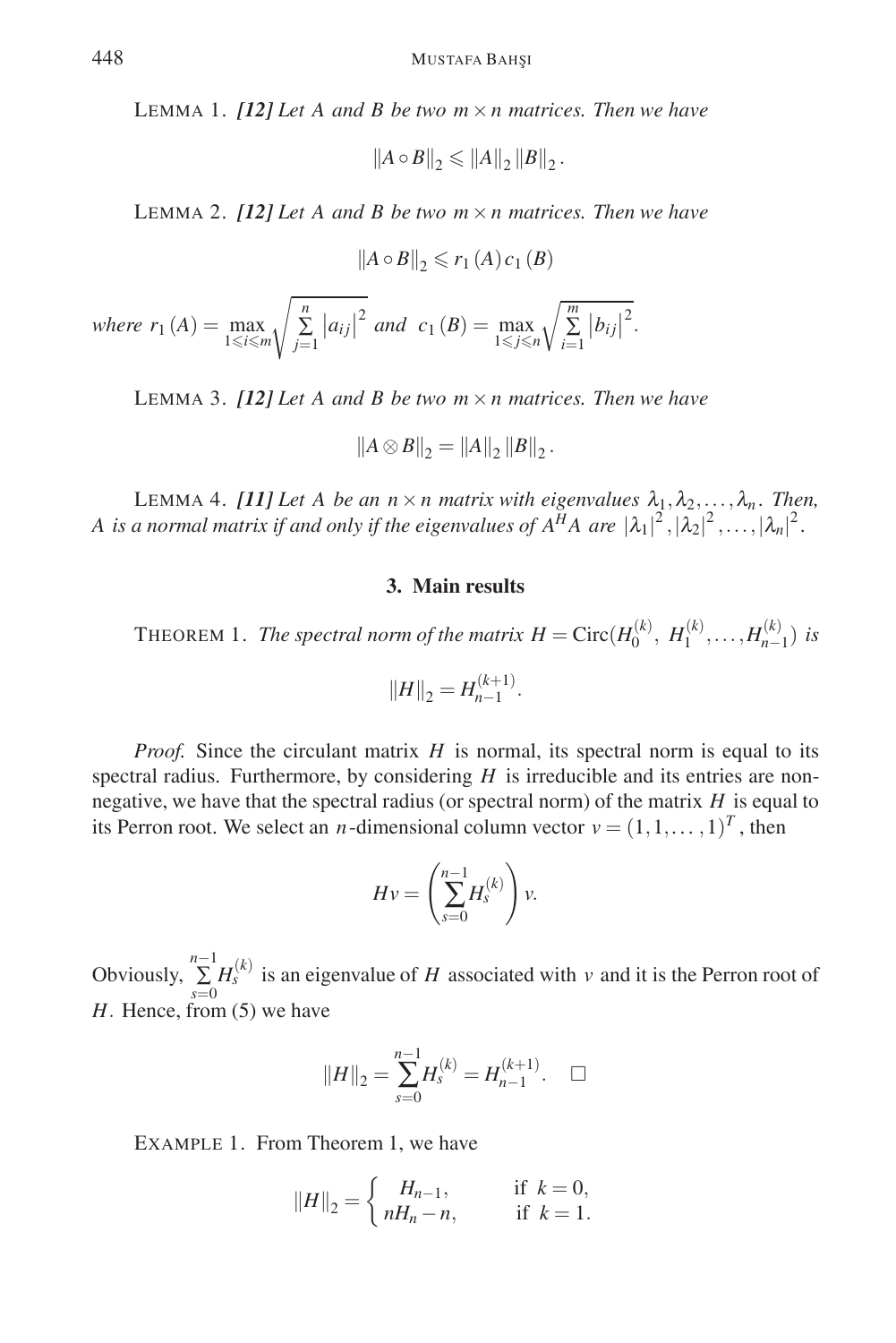COROLLARY 1. *For the Euclidean norm of the matrix*  $H = \text{Circ}(H_0^{(k)}, H_1^{(k)}, \ldots, H_{n-1}^{(k)})$ *, we have*

$$
H_{n-1}^{(k+1)} \leqslant ||H||_E \leqslant \sqrt{n} H_{n-1}^{(k+1)}.
$$

*Proof.* This follows from Theorem 1 and the relation (9).  $\Box$ 

COROLLARY 2. *The sum of squares of hyperharmonic numbers holds*

$$
\frac{1}{\sqrt{n}} H_{n-1}^{(k+1)} \leqslant \sqrt{\sum_{s=0}^{n-1} \left( H_s^{(k)} \right)^2} \leqslant H_{n-1}^{(k+1)}.
$$
\n(10)

*Proof.* The proof is trivial from the definition of Euclidean norm and Corollary  $1 \square$ 

THEOREM 2. *The spectral norm of the matrix*  $\widehat{H} = \text{Circ}(H_k^{(0)}, H_k^{(1)}, \ldots, H_k^{(n-1)})$ *is*  $\frac{1}{2}$  $\left. \widehat{H} \right\|_2 = H_{k+1}^{(n-1)} + \frac{1}{k(k+1)}$  *for*  $k > 0$ .

*Proof.* This theorem can be proved by using a similar method to method of the proof of Theorem 1. But, we will use another method. Since  $\hat{H}$  is a circulant matrix, from (1) its eigenvalues are of the form

$$
\lambda_m = \sum_{s=0}^{n-1} H_k^{(s)} e^{\frac{-2\pi ims}{n}}.
$$

From (7)

$$
\lambda_0 = \sum_{s=0}^{n-1} H_k^{(s)} = H_{k+1}^{(n-1)} + \frac{1}{k(k+1)}.
$$
\n(11)

Also, we have

$$
\left|\lambda_m\right|_{1\leq m\leq n-1} = \left|\sum_{s=0}^{n-1} H_k^{(s)} e^{\frac{-2\pi ims}{n}}\right| \leq \sum_{s=0}^{n-1} \left|H_k^{(s)}\right| \left|e^{\frac{-2\pi ims}{n}}\right| \leq \sum_{s=0}^{n-1} \left|H_k^{(s)}\right| = \sum_{s=0}^{n-1} H_k^{(s)}.\tag{12}
$$

By using Lemma 4 and the fact that the matrix  $\hat{H}$  is a normal matrix, we have

$$
\left\|\widehat{H}\right\|_2 = \max_{0 \le m \le n-1} |\lambda_m| = \max\left(|\lambda_0|, \max_{1 \le m \le n-1} |\lambda_m|\right).
$$
 (13)

From (11), (12) and (13), we have

$$
\left\|\widehat{H}\right\|_{2} = H_{k+1}^{(n-1)} + \frac{1}{k(k+1)}.
$$

Thus the proof is completed.  $\square$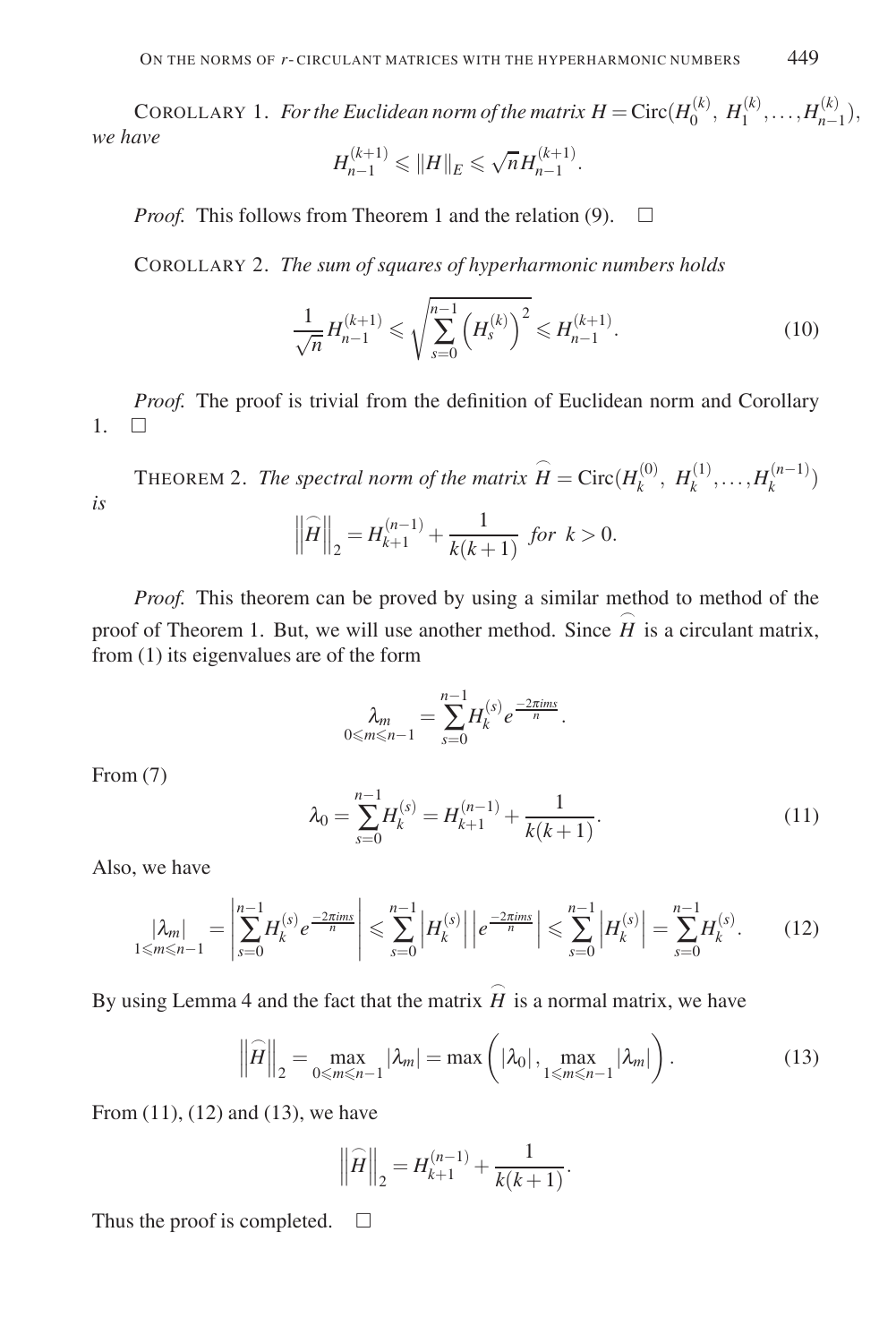EXAMPLE 2. By using Theorem 2, we have

$$
\left\|\widehat{H}\right\|_2 = \begin{cases} n, & \text{if } k = 1, \\ \frac{n^2}{2}, & \text{if } k = 2. \end{cases}
$$

COROLLARY 3. *The Euclidean norm of the matrix*  $\hat{H} = \text{Circ}(H_k^{(0)}, H_k^{(1)}, \dots, H_k^{(n-1)})$ *holds*

$$
H_{k+1}^{(n-1)} + \frac{1}{k(k+1)} \leq \left\| \widehat{H} \right\|_{E} \leq \sqrt{n} \left( H_{k+1}^{(n-1)} + \frac{1}{k(k+1)} \right).
$$

*Proof.* This follows from Theorem 2 and the relation (9).  $\Box$ 

COROLLARY 4. *The sum of squares of*  $H_k^{(s)}$  *holds* 

$$
\frac{1}{\sqrt{n}}(H_{k+1}^{(n-1)} + \frac{1}{k(k+1)}) \leq \sqrt{\sum_{s=0}^{n-1} (H_k^{(s)})^2} \leq (H_{k+1}^{(n-1)} + \frac{1}{k(k+1)}). \tag{14}
$$

*Proof.* This follows from the definition of Euclidean norm and Corollary 3.  $\Box$ 

COROLLARY 5. *The spectral norm of the Hadamard product of*  $H = \text{Circ}(H_0^{(m)},$  $H_1^{(m)}, \ldots, H_{n-1}^{(m)}$  *and*  $\widehat{H} = \text{Circ}(H_k^{(0)}, H_k^{(1)}, \ldots, H_k^{(n-1)})$  *holds* 

$$
\left\| H \circ \widehat{H} \right\|_2 \leqslant H_{n-1}^{(m+1)}(H_{k+1}^{(n-1)} + \frac{1}{k(k+1)}).
$$

*Proof.* The proof is trivial since  $\left\| H \circ \widehat{H} \right\|_2 \leq \|H\|_2 \left\|$  $\widehat{H}\Big\|_2.$   $\Box$ 

COROLLARY 6. *The spectral norm of the Kronecker product of*  $H = \text{Circ}(H_0^{(m)},$  $H_1^{(m)}, \ldots, H_{n-1}^{(m)}$  *and*  $\widehat{H} = \text{Circ}(H_k^{(0)}, H_k^{(1)}, \ldots, H_k^{(n-1)})$  *holds* 

$$
\left\|H \otimes \widehat{H}\right\|_2 = H_{n-1}^{(m+1)}(H_{k+1}^{(n-1)} + \frac{1}{k(k+1)}).
$$

*Proof.* The proof is trivial since  $\left\| H \otimes \widehat{H} \right\|_2 = \|H\|_2 \left\| H \right\|_2$  $\widehat{H}\Big\|_2.$   $\Box$ 

THEOREM 3. *Let*  $H_r$  = Circr( $H_0^{(k)}, H_1^{(k)},..., H_{n-1}^{(k)}$ ) *be an r*−*circulant matrix. i*) *If*  $|r| \ge 1$ *, then* 

$$
\frac{1}{\sqrt{n}}H_{n-1}^{(k+1)} \leq ||H_r||_2 \leq |r| \left(H_{n-1}^{(k+1)}\right)^2
$$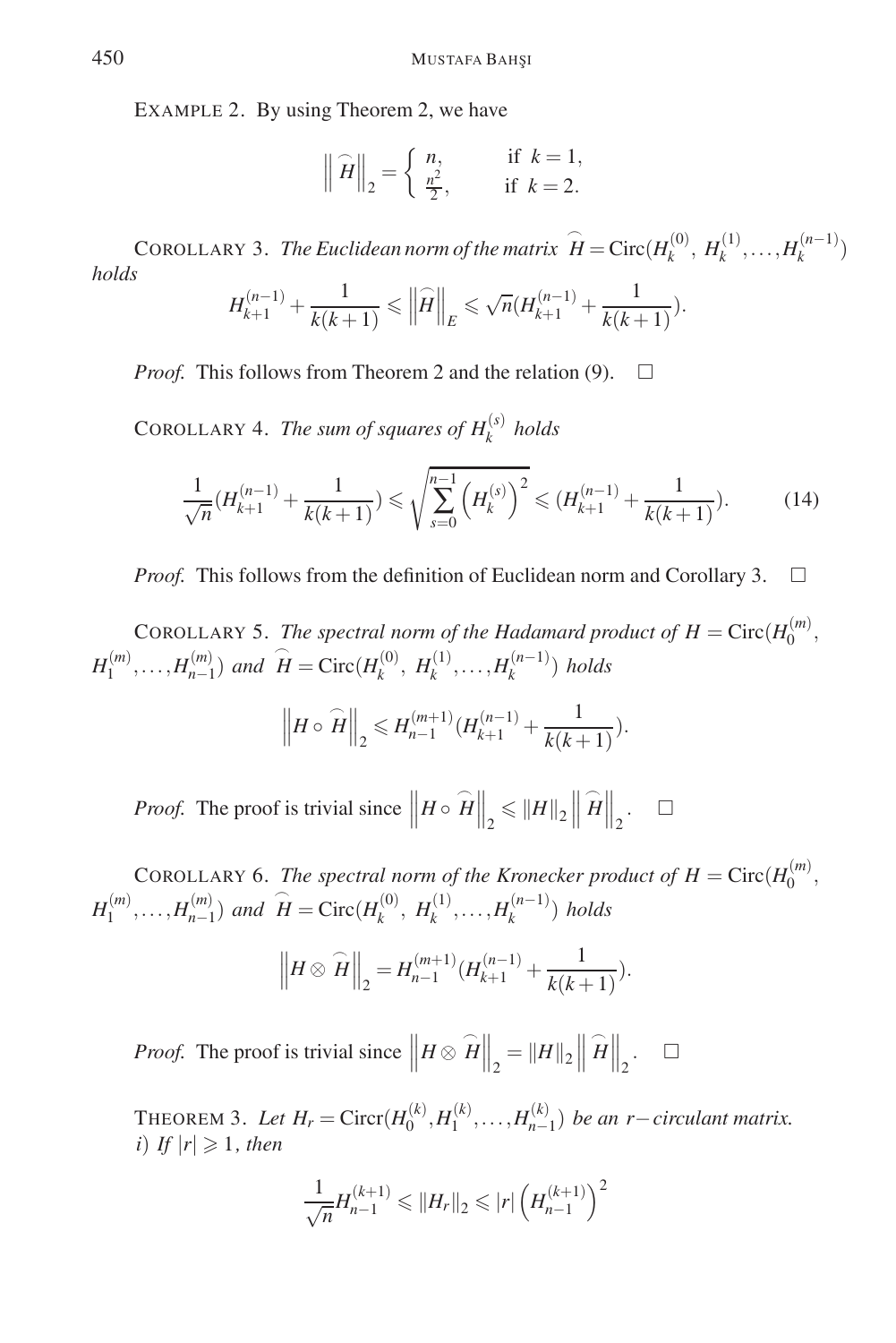*ii*) *If*  $|r| < 1$ *, then* 

$$
\frac{|r|}{\sqrt{n}}H_{n-1}^{(k+1)}\leqslant \|H_r\|_2\leqslant \sqrt{n-1}H_{n-1}^{(k+1)}.
$$

*Proof.* Since the matrix  $H_r$  is of the form

$$
H_r = \begin{bmatrix} H_0^{(k)} & H_1^{(k)} & H_2^{(k)} & \cdots & H_{n-2}^{(k)} & H_{n-1}^{(k)} \\ rH_{n-1}^{(k)} & H_0^{(k)} & H_1^{(k)} & \cdots & H_{n-3}^{(k)} & H_{n-2}^{(k)} \\ \vdots & \vdots & \vdots & \ddots & \vdots & \vdots \\ rH_2^{(k)} & rH_3^{(k)} & rH_4^{(k)} & \cdots & H_0^{(k)} & H_1^{(k)} \\ rH_1^{(k)} & rH_2^{(k)} & rH_3^{(k)} & \cdots & rH_{n-1}^{(k)} & H_0^{(k)} \end{bmatrix}
$$

and from the definition of Euclidean norm, we have

$$
||H_r||_E = \sqrt{\sum_{s=0}^{n-1} (n-s) \left(H_s^{(k)}\right)^2 + \sum_{s=0}^{n-1} s |r|^2 \left(H_s^{(k)}\right)^2}.
$$

*i*) Since  $|r| \ge 1$ , by (10) we have

$$
||H_r||_E \ge \sqrt{\sum_{s=0}^{n-1} (n-s) \left(H_s^{(k)}\right)^2 + \sum_{s=0}^{n-1} s \left(H_s^{(k)}\right)^2} = \sqrt{n \sum_{s=0}^{n-1} \left(H_s^{(k)}\right)^2} \ge H_{n-1}^{(k+1)}.
$$

Hence, from (8)

$$
||H_r||_2 \geq \frac{1}{\sqrt{n}} H_{n-1}^{(k+1)}.
$$

Now, let we consider the matrices *B* and *C* be as

$$
B = \begin{bmatrix} rH_0^{(k)} & 1 & 1 & \cdots & 1 & 1 \\ rH_{n-1}^{(k)} & rH_0^{(k)} & 1 & \cdots & 1 & 1 \\ \vdots & \vdots & \vdots & \ddots & \vdots & \vdots \\ rH_2^{(k)} & rH_3^{(k)} & rH_4^{(k)} & \cdots & rH_0^{(k)} & 1 \\ rH_1^{(k)} & rH_2^{(k)} & rH_3^{(k)} & \cdots & rH_{n-1}^{(k)} & rH_0^{(k)} \end{bmatrix}
$$

and

$$
C = \left[ \begin{array}{cccc} H_0^{(k)} \; H_1^{(k)} \; H_2^{(k)} \; \cdots \; H_{n-2}^{(k)} \; H_{n-1}^{(k)} \\ 1 \; \; H_0^{(k)} \; H_1^{(k)} \; \ldots \; H_{n-3}^{(k)} \; H_{n-2}^{(k)} \\ \vdots \; \; \vdots \; \; \; \vdots \; \; \; \ddots \; \; \; \vdots \; \; \vdots \\ 1 \; \; \; 1 \; \; \; 1 \; \; \cdots \; H_0^{(k)} \; \; H_1^{(k)} \\ 1 \; \; \; 1 \; \; \; 1 \; \; \cdots \; \; 1 \; \; H_0^{(k)} \end{array} \right]
$$

.

That is,  $H_r = B \circ C$ . Then we compute

$$
r_1(B) = \max_{1 \le i \le n} \sqrt{\sum_{j=1}^n |b_{ij}|^2} = \sqrt{\sum_{j=1}^n |b_{nj}|^2} = \sqrt{|r|^2 \sum_{s=0}^{n-1} (H_s^{(k)})^2}
$$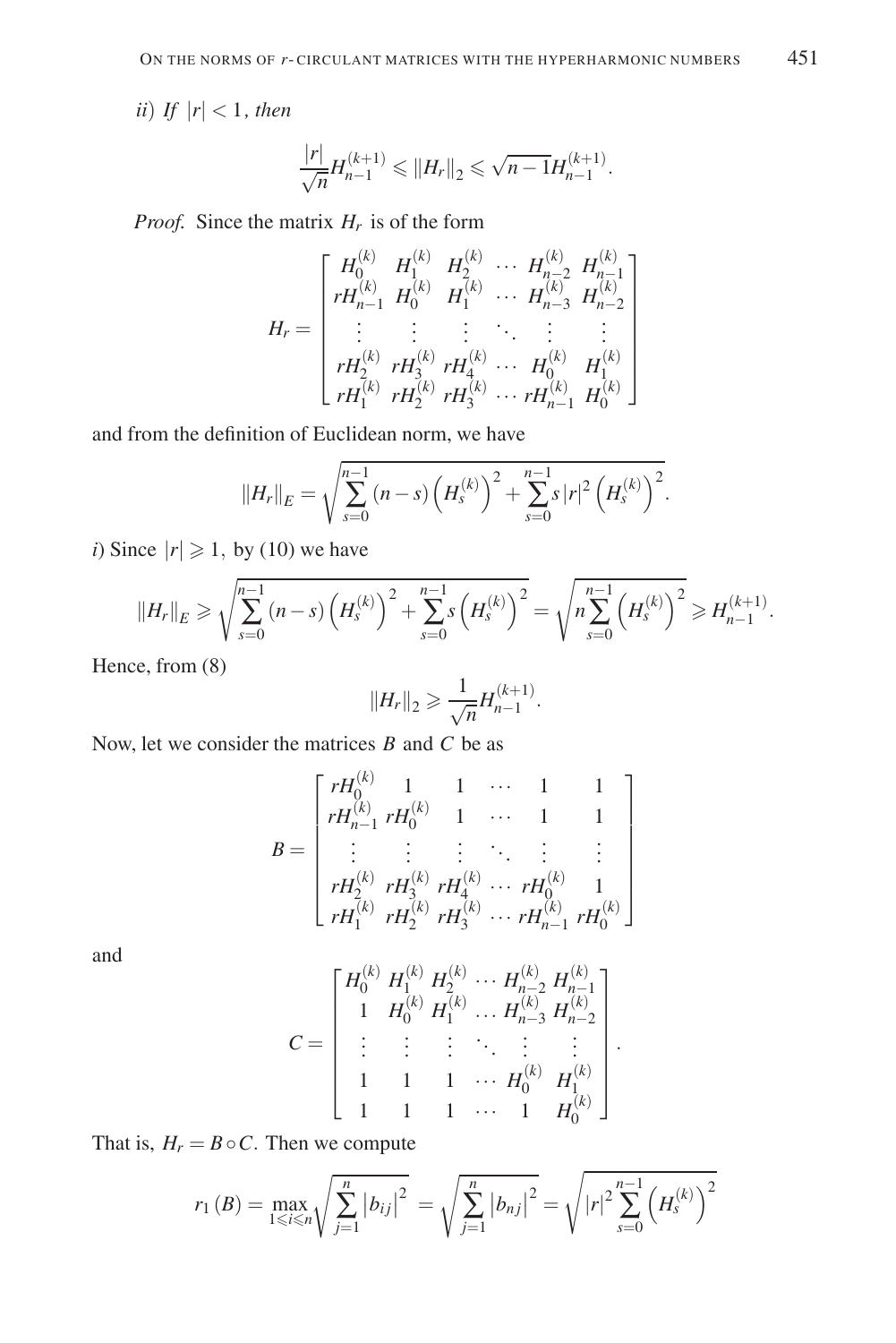and

$$
c_1(B) = \max_{1 \leq j \leq n} \sqrt{\sum_{i=1}^n |c_{ij}|^2} = \sqrt{\sum_{i=1}^n |c_{in}|^2} = \sqrt{\sum_{s=0}^{n-1} (H_s^{(k)})^2}.
$$

Hence, from (10) and Lemma 2, we have

$$
||H_r||_2 \leq r_1(B) c_1(B) \leq |r| \left( H_{n-1}^{(k+1)} \right)^2.
$$

Thus,

$$
\frac{1}{\sqrt{n}}H_{n-1}^{(k+1)} \leq ||H_r||_2 \leq |r| \left(H_{n-1}^{(k+1)}\right)^2.
$$

*ii*) Since  $|r| < 1$ , by (10) we have

$$
||H_r||_E = \sqrt{\sum_{s=0}^{n-1} (n-s) (H_s^{(k)})^2 + \sum_{s=0}^{n-1} s |r|^2 (H_s^{(k)})^2}
$$
  
\n
$$
\geq \sqrt{\sum_{s=0}^{n-1} (n-s) |r|^2 (H_s^{(k)})^2 + \sum_{s=0}^{n-1} s |r|^2 (H_s^{(k)})^2}
$$
  
\n
$$
= |r| \sqrt{n \sum_{s=0}^{n-1} (H_s^{(k)})^2} \geq |r| H_{n-1}^{(k+1)}.
$$

From (8)

$$
||H_r||_2 \geqslant \frac{|r|}{\sqrt{n}} H_{n-1}^{(k+1)}.
$$

Now, let we consider the matrices *D* and *E* be as

$$
D = \begin{bmatrix} H_0^{(k)} & 1 & 1 & \cdots & 1 & 1 \\ r & H_0^{(k)} & 1 & \cdots & 1 & 1 \\ \vdots & \vdots & \vdots & \ddots & \vdots & \vdots \\ r & r & r & \cdots & H_0^{(k)} & 1 \\ r & r & r & r & \cdots & r & H_0^{(k)} \end{bmatrix}
$$

and

$$
E = \begin{bmatrix} H_0^{(k)} & H_1^{(k)} & H_2^{(k)} & \cdots & H_{n-2}^{(k)} & H_{n-1}^{(k)} \\ H_{n-1}^{(k)} & H_0^{(k)} & H_1^{(k)} & \cdots & H_{n-3}^{(k)} & H_{n-2}^{(k)} \\ \vdots & \vdots & \vdots & \ddots & \vdots & \vdots \\ H_2^{(k)} & H_3^{(k)} & H_4^{(k)} & \cdots & H_0^{(k)} & H_1^{(k)} \\ H_1^{(k)} & H_2^{(k)} & H_3^{(k)} & \cdots & H_{n-1}^{(k)} & H_0^{(k)} \end{bmatrix}
$$

.

That is,  $H_r = D \circ E$ . Then we compute

$$
r_1(D) = \max_{1 \le i \le n} \sqrt{\sum_{j=1}^n |d_{ij}|^2} = \sqrt{H_0^{(k)} + n - 1} = \sqrt{n-1}
$$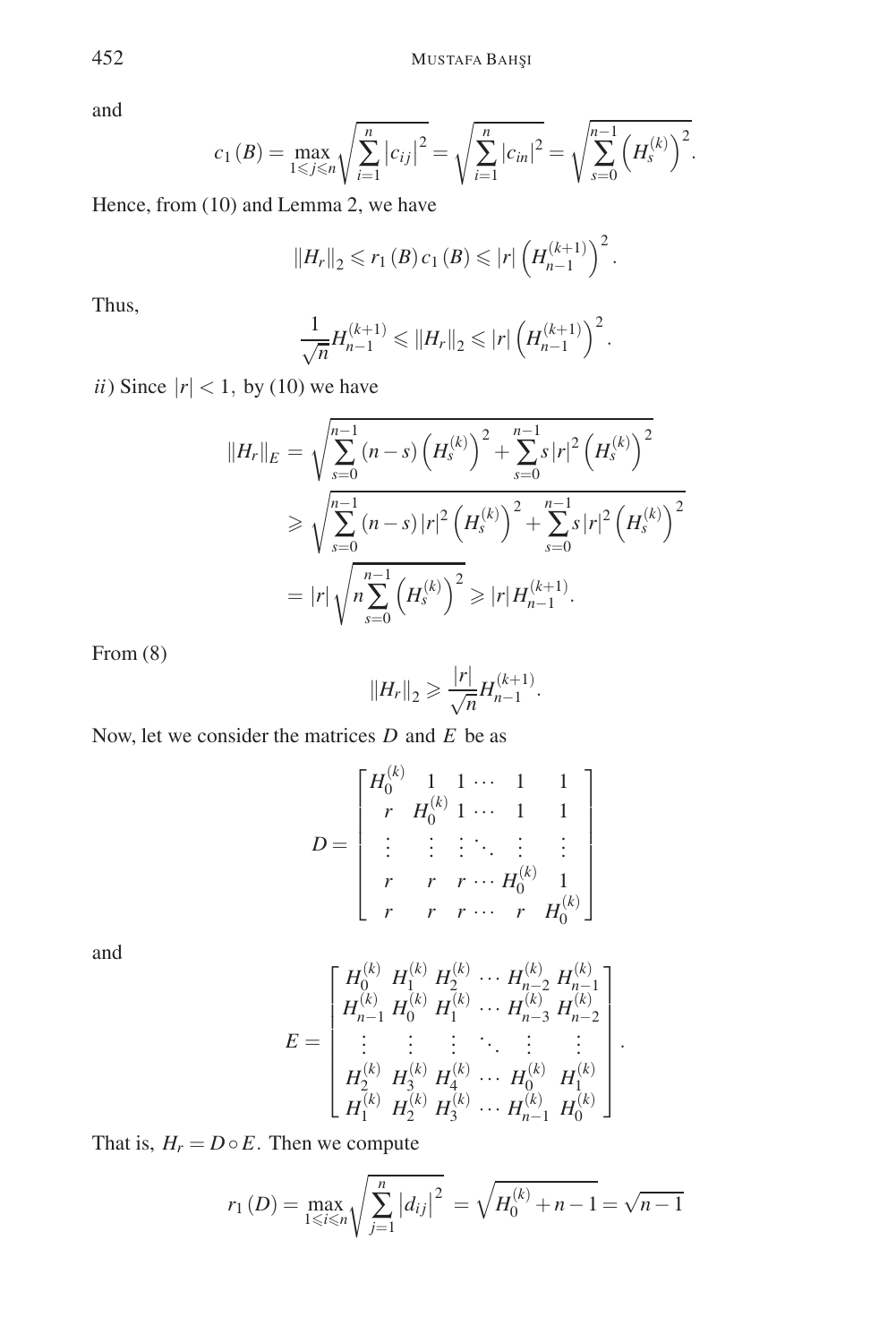and

$$
c_1(D) = \max_{1 \leq j \leq n} \sqrt{\sum_{i=1}^n |d_{ij}|^2} = \sqrt{\sum_{s=0}^{n-1} (H_s^{(k)})^2}.
$$

Hence, from (10) and Lemma 2, we have

$$
||H_r||_2 \leq r_1(D) c_1(D) \leq \sqrt{n-1} H_{n-1}^{(k+1)}.
$$

Thus,

$$
\frac{|r|}{\sqrt{n}}H_{n-1}^{(k+1)} \leq ||H_r||_2 \leq \sqrt{n-1}H_{n-1}^{(k+1)}.
$$

Thus, the proof is completed.  $\Box$ 

EXAMPLE 3. By using Theorem 3, if  $|r| \ge 1$ , we have

$$
\frac{1}{\sqrt{n}}H_{n-1} \leq ||H_r||_2 \leq |r|H_{n-1}^2, \text{ if } k = 0,
$$
  

$$
\sqrt{n}(H_n - 1) \leq ||H_r||_2 \leq n^2 |r| (H_n - 1)^2, \text{ if } k = 1
$$

*and if*  $|r| < 1$ *, we have* 

$$
\frac{|r|}{\sqrt{n}}H_{n-1} \leq ||H_r||_2 \leq \sqrt{n-1}H_{n-1}, \text{ if } k = 0,
$$
  

$$
\sqrt{n}|r|(H_n - 1) \leq ||H_r||_2 \leq n\sqrt{n-1}(H_n - 1), \text{ if } k = 1.
$$

THEOREM 4. Let  $\widehat{H}_r = \text{Circ}(H_k^{(0)}, H_k^{(1)}, \dots, H_k^{(n-1)})$  be an *r*−*circulant matrix and*  $k > 0$ *.* 

*i*) *If*  $|r| \ge 1$ *, then* 

$$
\frac{1}{\sqrt{n}}\left(H_{k+1}^{(n-1)} + \frac{1}{k(k+1)}\right) \leq \left\|\widehat{H_r}\right\|_2 \leqslant |r| \left(H_{k+1}^{(n-1)} + \frac{1}{k(k+1)}\right)^2.
$$

*ii*) *If*  $|r| < 1$ *, then* 

$$
\frac{|r|}{\sqrt{n}} \left( H_{k+1}^{(n-1)} + \frac{1}{k(k+1)} \right) \leq ||\widehat{H_r}||_2 \leq \sqrt{n} \left( H_{k+1}^{(n-1)} + \frac{1}{k(k+1)} \right).
$$

*Proof.* Since the matrix  $\hat{H}_r$  is of the form

$$
\widehat{H}_r = \begin{bmatrix}\nH_k^{(0)} & H_k^{(1)} & H_k^{(2)} & \cdots & H_k^{(n-2)} & H_k^{(n-1)} \\
rH_k^{(n-1)} & H_k^{(0)} & H_k^{(1)} & \cdots & H_k^{(n-3)} & H_k^{(n-2)} \\
\vdots & \vdots & \vdots & \ddots & \vdots & \vdots \\
rH_k^{(2)} & rH_k^{(3)} & rH_k^{(4)} & \cdots & H_k^{(0)} & H_k^{(1)} \\
rH_k^{(1)} & rH_k^{(2)} & rH_k^{(3)} & \cdots & rH_k^{(n-1)} & H_k^{(0)}\n\end{bmatrix}
$$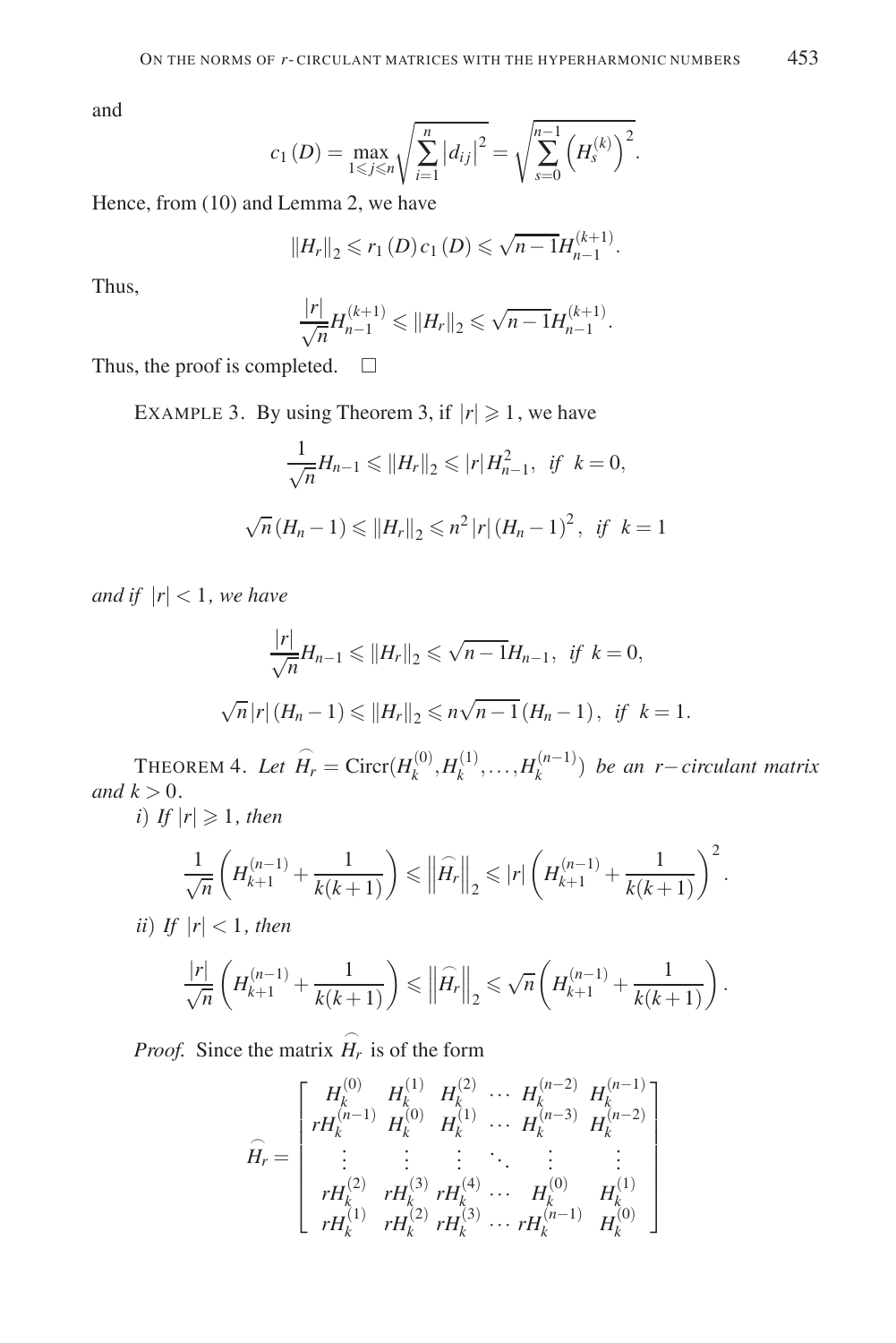and from the definition of Euclidean norm, we have

$$
\left\| \widehat{H}_r \right\|_E = \sqrt{\sum_{s=0}^{n-1} (n-s) \left( H_k^{(s)} \right)^2 + \sum_{s=0}^{n-1} s |r|^2 \left( H_k^{(s)} \right)^2}.
$$

*i*) Since  $|r| \ge 1$ , by (14) we obtain

$$
\left\| \widehat{H_r} \right\|_E \geq \sqrt{\sum_{s=0}^{n-1} (n-s) \left( H_k^{(s)} \right)^2 + \sum_{s=0}^{n-1} s \left( H_k^{(s)} \right)^2} = \sqrt{n \sum_{s=0}^{n-1} \left( H_k^{(s)} \right)^2} \geq H_{k+1}^{(n-1)} + \frac{1}{k(k+1)}.
$$

From (8)

$$
\left\|\widehat{H}_r\right\|_2 \ge \frac{1}{\sqrt{n}} \left(H_{k+1}^{(n-1)} + \frac{1}{k(k+1)}\right).
$$

Now, let we consider the matrices *B* and *C* be as

$$
B = \begin{bmatrix} 1 & 1 & 1 & \cdots & 1 & 1 \\ rH_k^{(n-1)} & 1 & 1 & \cdots & 1 & 1 \\ \vdots & \vdots & \vdots & \ddots & \vdots & \vdots \\ rH_k^{(2)} & rH_k^{(3)} & rH_k^{(4)} & \cdots & 1 & 1 \\ rH_k^{(1)} & rH_k^{(2)} & rH_k^{(3)} & \cdots & rH_k^{(n-1)} & 1 \end{bmatrix}
$$

and

$$
C = \begin{bmatrix} H_k^{(0)} & H_k^{(1)} & H_k^{(2)} & \cdots & H_k^{(n-2)} & H_k^{(n-1)} \\ 1 & H_k^{(0)} & H_k^{(1)} & \cdots & H_k^{(n-3)} & H_k^{(n-2)} \\ \vdots & \vdots & \vdots & \ddots & \vdots & \vdots \\ 1 & 1 & 1 & \cdots & H_k^{(0)} & H_k^{(1)} \\ 1 & 1 & 1 & \cdots & 1 & H_k^{(0)} \end{bmatrix}.
$$

That is,  $\widehat{H}_r = B \circ C$ . Then we have

$$
r_1(B) = \max_{1 \le i \le n} \sqrt{\sum_{j=1}^n |b_{ij}|^2} = \sqrt{\sum_{j=1}^n |b_{nj}|^2} = \sqrt{1 + \sum_{s=1}^{n-1} |r|^2 \left(H_k^{(s)}\right)^2}
$$
  
 
$$
\le |r| \sqrt{\sum_{s=0}^{n-1} \left(H_k^{(s)}\right)^2}
$$

and

$$
c_1(B) = \max_{1 \le j \le n} \sqrt{\sum_{i=1}^n |c_{ij}|^2} = \sqrt{\sum_{i=1}^n |c_{in}|^2} = \sqrt{\sum_{s=0}^{n-1} (H_k^{(s)})^2}.
$$

Hence, from (14) and Lemma 2, we have

$$
\left\|\widehat{H}_r\right\|_2 \leq r_1(B) c_1(B) \leq |r| \left(H_{k+1}^{(n-1)} + \frac{1}{k(k+1)}\right)^2.
$$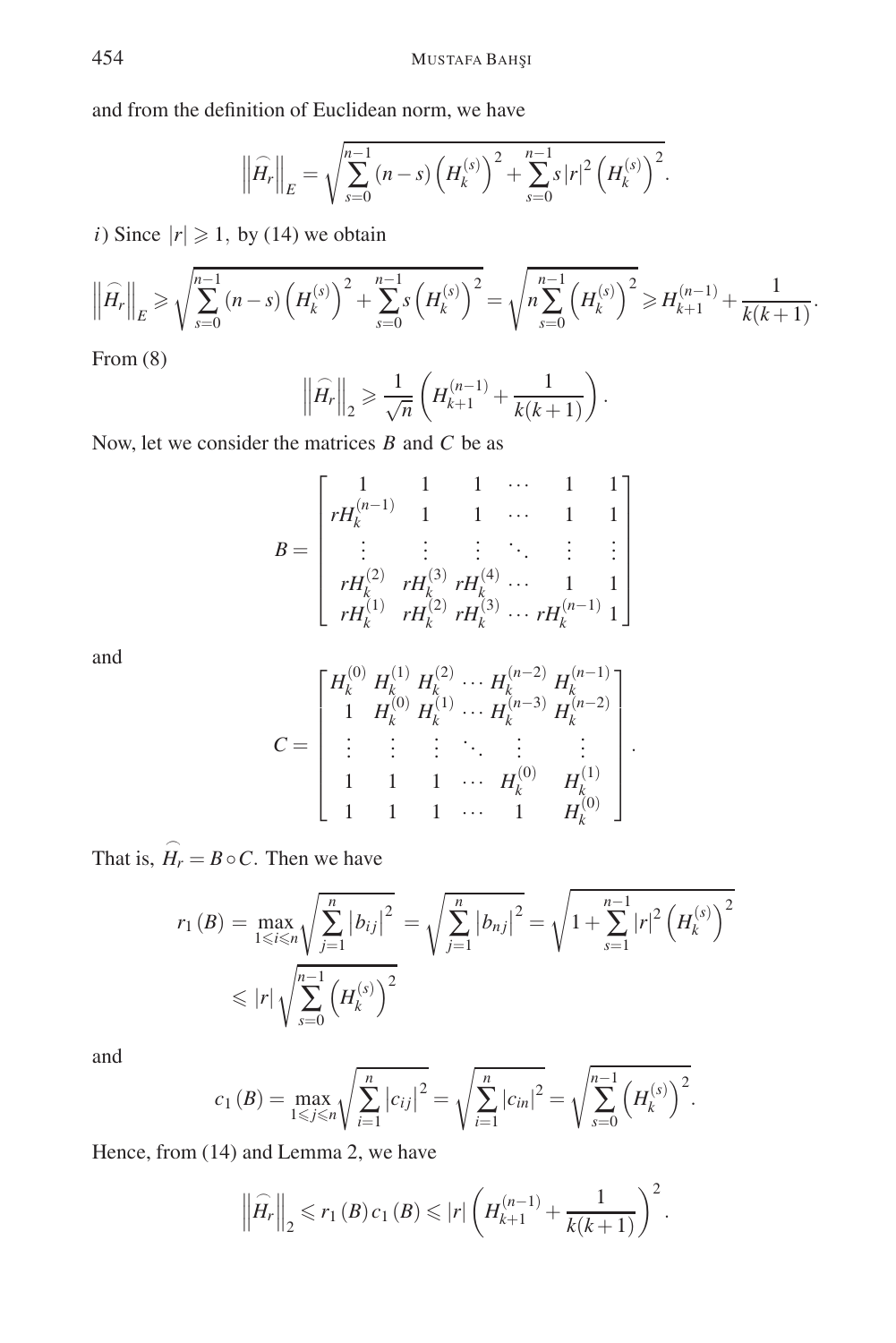Thus,

$$
\frac{1}{\sqrt{n}}\left(H_{k+1}^{(n-1)} + \frac{1}{k(k+1)}\right) \leq \left\|\widehat{H_r}\right\|_2 \leqslant |r|\left(H_{k+1}^{(n-1)} + \frac{1}{k(k+1)}\right)^2.
$$

*ii*) Since  $|r| < 1$ , by (14) we have

$$
\left\| \widehat{H_r} \right\|_E = \sqrt{\sum_{s=0}^{n-1} (n-s) \left( H_k^{(s)} \right)^2 + \sum_{s=0}^{n-1} s |r|^2 \left( H_k^{(s)} \right)^2}
$$
  
\n
$$
\geq \sqrt{\sum_{s=0}^{n-1} (n-s) |r|^2 \left( H_k^{(s)} \right)^2 + \sum_{s=0}^{n-1} s |r|^2 \left( H_k^{(s)} \right)^2}
$$
  
\n
$$
= \sqrt{n |r|^2 \sum_{s=0}^{n-1} \left( H_k^{(s)} \right)^2} \geq |r| \left( H_{k+1}^{(n-1)} + \frac{1}{k(k+1)} \right).
$$

From (8)

$$
\left\| \widehat{H}_r \right\|_2 \ge \frac{|r|}{\sqrt{n}} \left( H_{k+1}^{(n-1)} + \frac{1}{k(k+1)} \right).
$$

Now, let the matrices *D* and *E* be as

$$
D = \begin{bmatrix} 1 & 1 & \cdots & 1 & 1 \\ r & 1 & 1 & \cdots & 1 & 1 \\ \vdots & \vdots & \vdots & \ddots & \vdots \\ r & r & r & \cdots & 1 & 1 \\ r & r & r & \cdots & r & 1 \end{bmatrix}
$$

and

$$
E = \begin{bmatrix} H_k^{(0)} & H_k^{(1)} & H_k^{(2)} & \cdots & H_k^{(n-2)} & H_k^{(n-1)} \\ H_k^{(n-1)} & H_k^{(0)} & H_k^{(1)} & \cdots & H_k^{(n-3)} & H_k^{(n-2)} \\ \vdots & \vdots & \vdots & \ddots & \vdots & \vdots \\ H_k^{(2)} & H_k^{(3)} & H_k^{(4)} & \cdots & H_k^{(0)} & H_k^{(1)} \\ H_k^{(1)} & H_k^{(2)} & H_k^{(3)} & \cdots & H_k^{(n-1)} & H_k^{(0)} \end{bmatrix}.
$$

That is,  $\hat{H}_r = D \circ E$ . Then we compute

$$
r_1(D) = \max_{1 \le i \le n} \sqrt{\sum_{j=1}^n |d_{ij}|^2} = \sqrt{n}
$$

and

$$
c_1(D) = \max_{1 \leq j \leq n} \sqrt{\sum_{i=1}^n |d_{ij}|^2} = \sqrt{\sum_{s=0}^{n-1} (H_k^{(s)})^2}.
$$

Hence, from (14) and Lemma 2, we have

$$
\left\|\widehat{H}_r\right\|_2 \leq r_1(D) c_1(D) \leq \sqrt{n} \left(H_{k+1}^{(n-1)} + \frac{1}{k(k+1)}\right).
$$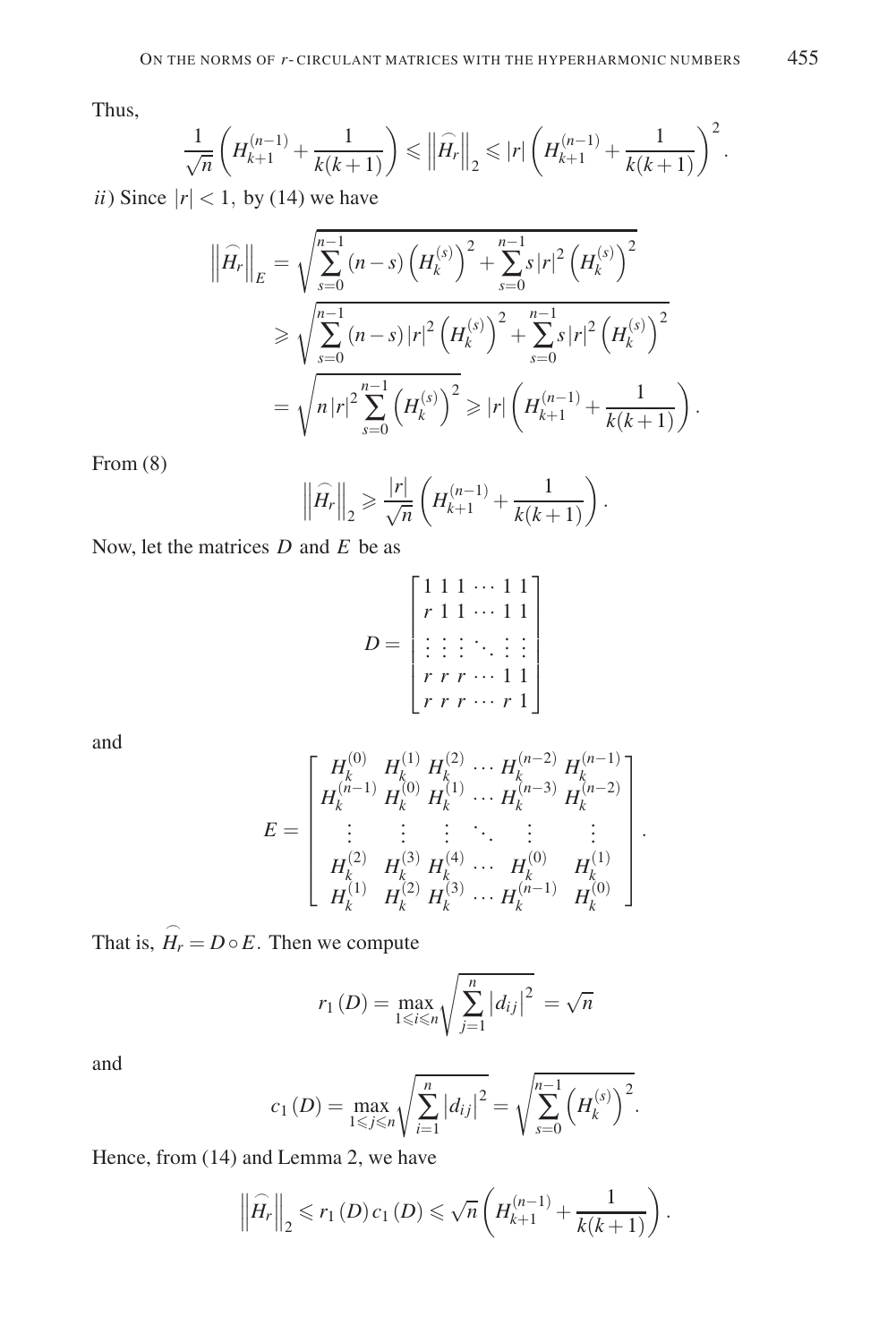Thus,

$$
\frac{|r|}{\sqrt{n}} \left( H_{k+1}^{(n-1)} + \frac{1}{k(k+1)} \right) \leq \left\| \widehat{H}_r \right\|_2 \leq \sqrt{n} \left( H_{k+1}^{(n-1)} + \frac{1}{k(k+1)} \right).
$$

This completes the proof.  $\Box$ 

EXAMPLE 4. By using Theorem 4, if  $|r| \ge 1$ , we have

$$
\sqrt{n} \le \left\| \widehat{H}_r \right\|_2 \le |r| \, n^2, \text{ if } k = 1,
$$
  

$$
\frac{n\sqrt{n}}{2} \le \left\| \widehat{H}_r \right\|_2 \le \frac{n^4 \, |r|}{4}, \text{ if } k = 2
$$

*and if*  $|r| < 1$ *, we have* 

$$
|r|\sqrt{n} \leq ||\widehat{H_r}||_2 \leq n\sqrt{n}, \text{ if } k = 1,
$$
  

$$
\frac{n\sqrt{n}|r|}{2} \leq ||\widehat{H_r}||_2 \leq \frac{n^2\sqrt{n}}{2}, \text{ if } k = 2.
$$

COROLLARY 7. *The spectral norm of the Hadamard product of*  $H_r = \text{Circr}(H_0^{(m)},$  $H_1^{(m)}, \ldots, H_{n-1}^{(m)}$  *and*  $\widehat{H}_r = \text{Circr}(H_k^{(0)}, H_k^{(1)}, \ldots, H_k^{(n-1)})$  *holds* 

*i*) *If*  $|r| \ge 1$ *, then* 

$$
\left\|H_r \circ \widehat{H}_r\right\|_2 \leqslant |r|^2 \left(H_{n-1}^{(m+1)}\right)^2 \left(H_{k+1}^{(n-1)} + \frac{1}{k(k+1)}\right)^2.
$$

*ii*) *If*  $|r| < 1$ *, then* 

$$
\left\|H_r \circ \widehat{H}_r\right\|_2 \leqslant \sqrt{n(n-1)} \left(H_{k+1}^{(n-1)} + \frac{1}{k(k+1)}\right) H_{n-1}^{(m+1)}.
$$

*Proof.* The proof is trivial since  $\left\| H_r \circ \widehat{H}_r \right\|_2 \leq \| H_r \|_2 \left\|$  $\widehat{H_r}\Big\|_2. \quad \square$ 

COROLLARY 8. *The spectral norm of the Kronecker product of*  $H_r = \text{Circr}(H_0^{(k)})$  $H_1^{(k)}, \ldots, H_{n-1}^{(k)}$  *and*  $\widehat{H}_r = \text{Circr}(H_k^{(0)}, H_k^{(1)}, \ldots, H_k^{(n-1)})$  *holds* 

*i)* If 
$$
|r| \geq 1
$$
, then

$$
\frac{1}{n}\left(H_{k+1}^{(n-1)}+\frac{1}{k(k+1)}\right)H_{n-1}^{(m+1)} \leqslant \left\|H_r\otimes \widehat{H_r}\right\|_2 \leqslant |r|^2\left(H_{n-1}^{(m+1)}\right)^2\left(H_{k+1}^{(n-1)}+\frac{1}{k(k+1)}\right)^2.
$$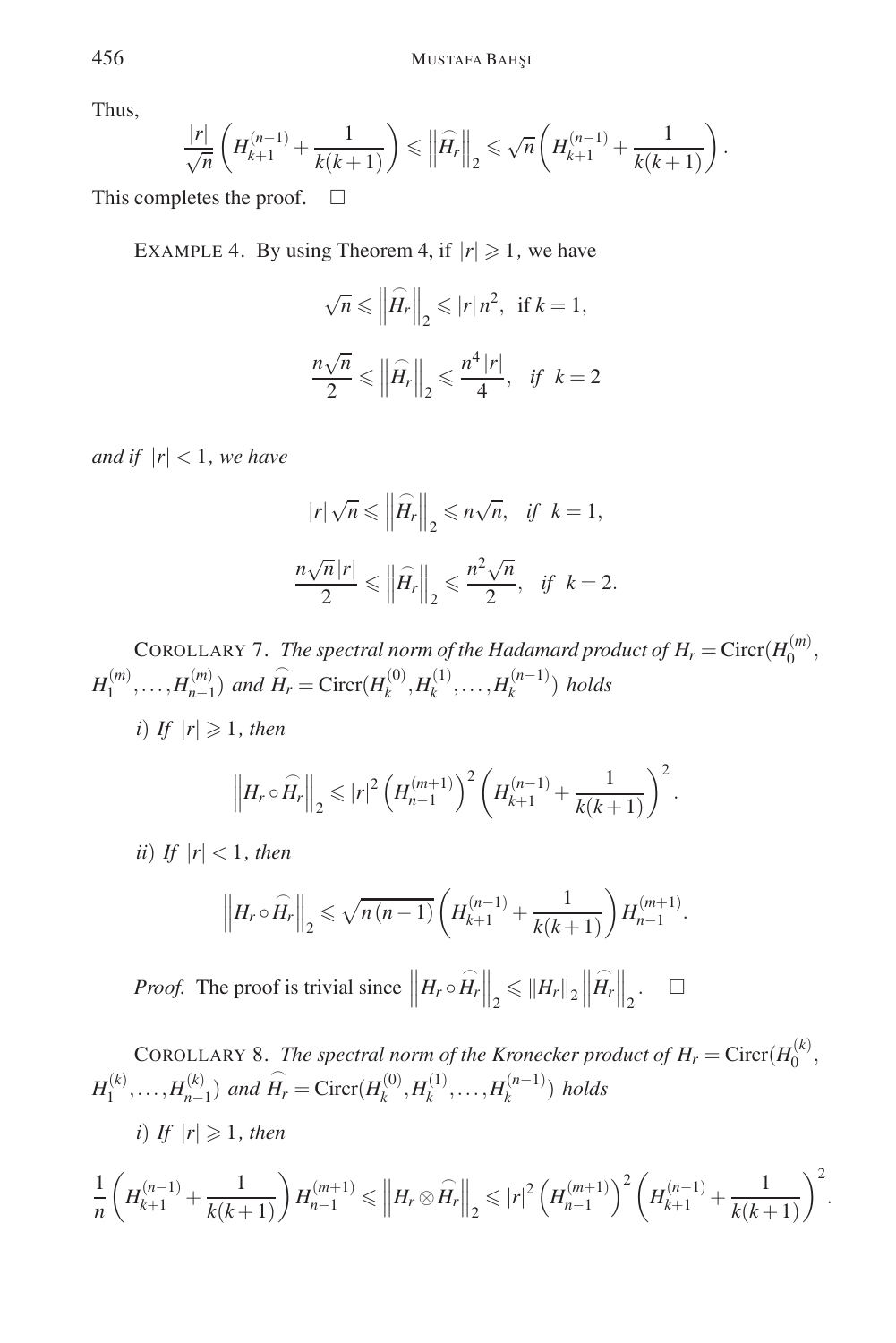*ii*) *If*  $|r| < 1$ *, then* 

$$
\frac{|r|^2}{n} \left( H_{k+1}^{(n-1)} + \frac{1}{k(k+1)} \right) H_{n-1}^{(m+1)} \leqslant \left\| H_r \otimes \widehat{H}_r \right\|_2
$$
  
\$\leqslant \sqrt{n(n-1)} \left( H\_{k+1}^{(n-1)} + \frac{1}{k(k+1)} \right) H\_{n-1}^{(m+1)}\$.

*Proof.* The proof is trivial since  $\left\| H_r \otimes \widehat{H}_r \right\|_2 = \| H_r \|_2 \left\|$  $\widehat{H_r}\Big\|_2.$   $\square$ 

#### **REFERENCES**

- [1] V. S. ADAMCHIK, *On Stirling numbers and Euler sums*, J. Comput. and Appl. Math. **79** (1997), 119– 130.
- [2] M. BAHSI AND S. SOLAK, *On the circulant matrices with arithmetic sequence*, Int. J. Cont. Math. Sciences, **5**, 25 (2010), 1213–1222.
- [3] M. BAHSI AND S. SOLAK, *An application of hyperharmonic numbers in matrices*, Hacettepe Journal of Mathematics and Statistics **42**, 4 (2013), 387–393.
- [4] M. BAHSI AND S. SOLAK, *On the norms of r-circulant matrices with the hyper-Fibonacci and Lucas numbers*, Journal of Mathematical Inequalities **8**, 4 (2014), 693–705.
- [5] A. T. BENJAMIN, D. GAEBLER AND R. GAEBLER, *A combinatorial approach to hyperharmonic numbers*, Integers (Elec. J. Combi. Number Theory) **3** (2003), A15.
- [6] GI-SANG CHEON AND M. E. A. EL-MIKKAWY, *Generalized harmonic number identities and a related matrix representation*, J. Korean Mathematical Society **44**, 2 (2007), 487–498.
- [7] GI-SANG CHEON AND M. E. A. EL-MIKKAWY, *Generalized harmonic numbers with Riordan arrays*, Journal of Number Theory **128** (2008), 413–425.
- [8] J. H. CONWAY AND R. K. GUY, *The Book of Numbers*, Springer-Verlag, New York, 1996.
- [9] P. J. DAVIS, *Circulant Matrices*, Wiley, New York, Chichester, Brisbane, 1979.
- [10] A. DIL AND I. MEZO, *A symmetric algorithm for hyperharmonic and Fibonacci numbers*, Appl. Math. Comp. **206** (2008), 942–951.
- [11] R. A. HORN, C. R. JOHNSON, *Matrix Analysis*, Cambridge University Press, Cambridge, 1985.
- [12] R. A. HORN, C. R. JOHNSON, *Topics in Matrix Analysis*, Cambridge University Press, Cambridge, 1991.
- [13] H. KARNER, J. SCHNEID, AND C. W. UEBERHUBER, *Spectral Decomposition of Real Circulant Matrices*, Linear Algebra and Its Appl., **367** (2003), 301–311.
- [14] E. G. KOCER, *Circulant, negacyclic and semicirculant matrices with the modified Pell, Jacobsthal and Jacobsthal-Lucas numbers*, Hacettepe Journal of Mathematics and Statistics **36**, 2 (2007), 133–142.
- [15] S. SHEN, AND J. CEN, *On the norms of circulant matrices with the* (*k*,*h*)*-Fibonacci and* (*k*,*h*)*-Lucas numbers*, Int. J. Cont. Math. Sciences **6** (2011), 887–894.
- [16] S. SHEN, AND J. CEN, *On the bounds for the norms of r -circulant matrices with the Fibonacci and Lucas numbers*, Appl. Math. Comp. **216** (2010), 2891–2897.
- [17] S. SOLAK, *On the norms of circulant matrices with the Fibonacci and Lucas numbers*, Appl. Math. Comp. **160** (2005), 125–132.
- [18] S. SOLAK, *Erratum to "On the Norms of Circulant Matrices with the Fibonacci and Lucas Numbers"*, [Appl. Math. Comp., **160**, (2005), 125–132], Appl. Math. Comp. **190** (2007), pp. 1855–1856.
- [19] S. SOLAK AND M. BAHŞI, *On the spectral norms of Toeplitz matrices with Fibonacci and Lucas numbers*, Hacettepe Journal of Mathematics and Statistics **42**, 1 (2013), 15–19.
- [20] M. Z. SPIVEY, *Combinatorial sums and finite differences*, Discrete Mathematics **307** (2007), 3130– 3146.
- [21] W. CHU AND L. DE DONNO, *Hypergeometric series and harmonic number identities*, Adv. in Appl. Math, **34** (2005), 123–137.